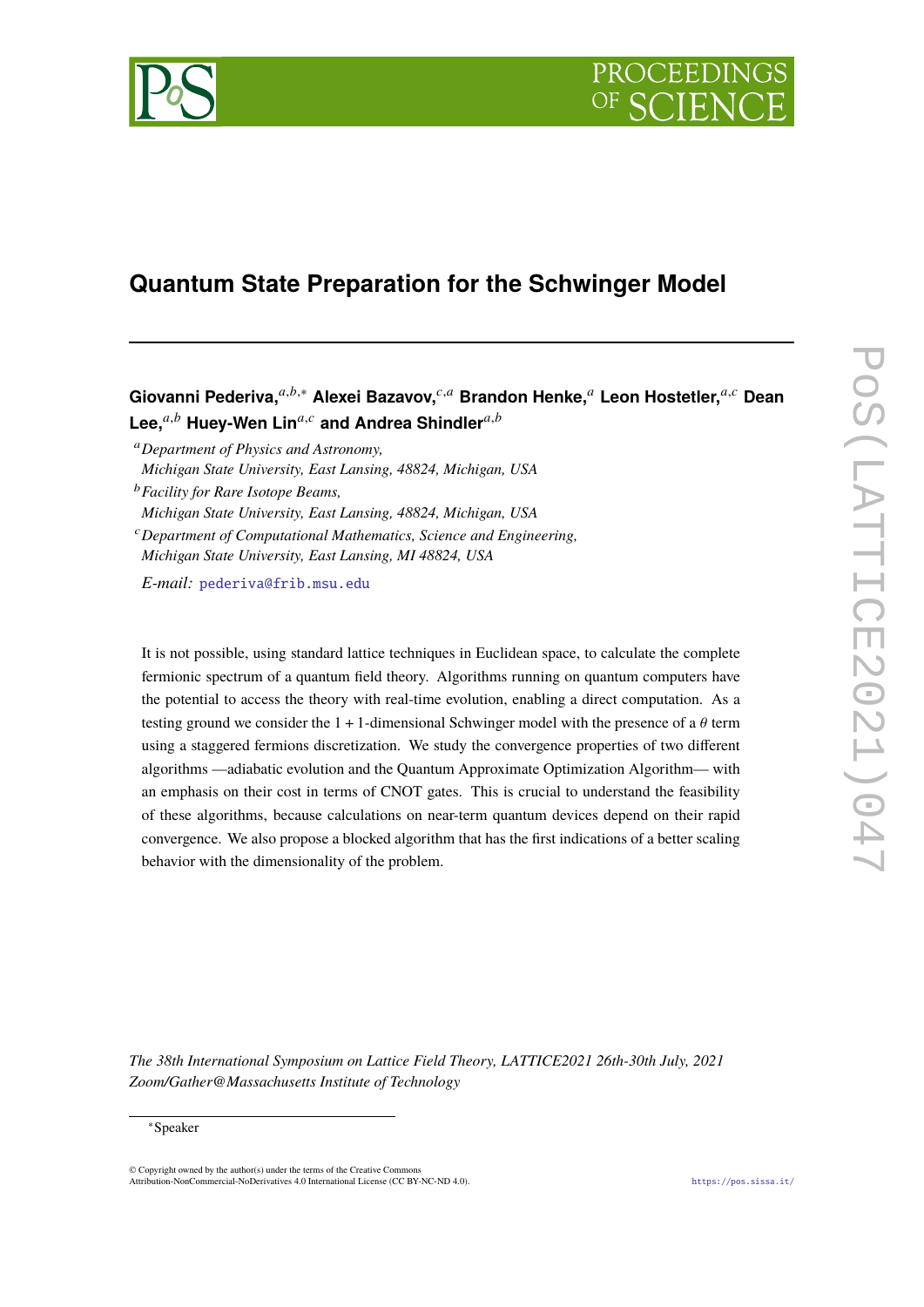## **1. Introduction**

The successful implementation on a noisy intermediate-scale quantum (NISQ) device of a gatebased quantum algorithm depends critically on the limited and noisy quantum resources. The noise is not the only factor to take into account, but also the depth and width of a given implementation. In this proceeding we study two different algorithms for quantum state preparation —adiabatic evolution [\[1\]](#page-7-0) and the Quantum Approximate Optimization Algorithm (QAOA) [\[2\]](#page-7-1)— on a  $1 + 1$ -dimensional quantum field theory, the Schwinger model [\[3\]](#page-7-2) in the presence of a  $\theta$  term [\[4\]](#page-7-3). The Schwinger model, i.e. Quantum Electrodynamics in  $1 + 1$  dimension, has been used in the past as a testing ground for simplified studies of QCD [\[5\]](#page-7-4) and in the presence of a  $\theta$  term for testing different computational approaches [\[6,](#page-7-5) [7\]](#page-7-6). This is because it enjoys properties such as spontaneous chiral symmetry breaking and confinement. After gauge fixing the photons become massive and there is a non-vanishing chiral condensate  $\langle \overline{\psi}\psi\rangle$  similarly to QCD. The presence of a  $\theta$  term is particularly interesting because direct simulations of QCD with a  $\theta$  term in Euclidean space are not possible, the action being complex.

## **2. Model Description**

The Lagrangian of the Schwinger model in  $1 + 1$  dimensions, with U(1) gauge fields  $A_{\mu}$ , and the  $\theta$  term can be written as

$$
\mathcal{L} = -\frac{1}{4}F_{\mu\nu}F^{\mu\nu} + \frac{g\theta}{4\pi}\epsilon_{\mu\nu}F^{\mu\nu} + i\bar{\psi}\gamma^{\mu}(\partial_{\mu} + igA_{\mu})\psi - m\bar{\psi}\psi,
$$
 (1)

where the gamma matrices in 1 + 1 dimensions are  $\gamma^0 = \sigma^3$ ,  $\gamma^1 = i\sigma^2$ ,  $\gamma^5 = \gamma^0\gamma^1$ , the field tensor  $F_{\mu\nu}$  takes the usual form and  $\epsilon_{\mu\nu}$  is a totally antisymmetric tensor. The parameters of the theory are the gauge coupling  $g$ , which in  $1 + 1$  dimensions has the dimension of a mass, the fermion mass m and the  $\theta$  angle. Using a  $U(1)_A$  rotation, the  $\theta$ -term can be absorbed into the mass term [\[8\]](#page-7-7). If we choose the timelike axial gauge  $A_0 = 0$  the Hamiltonian reads [\[9\]](#page-7-8)

$$
H = \int dx \left[ -i\bar{\psi}\gamma^1(\partial_1 + igA_1)\psi + m\bar{\psi}e^{i\theta\gamma_5}\psi - \frac{1}{2}\dot{A}_1\dot{A}^1 \right],
$$
 (2)

where the electric field has only one component  $E = F^{10} = -\dot{A}^{1}$ . The equation of motion (Gauss's law) provides the additional constraint for the remaining gauge degrees of freedom  $\partial_1 E =$  $g\bar{\psi}\gamma^0\psi \Rightarrow \partial_1\dot{A}^1 + g\bar{\psi}\gamma^0\psi = 0$ . Strictly speaking, in a finite volume this is true only with open boundary conditions, while periodic boundary conditions will still allow a remaining gauge degree of freedom.

#### **2.1 Discretization and Pauli Hamiltonian**

Following Ref. [\[10\]](#page-7-9), in the Hamiltonian formalism we keep the time continuous and discretize the spatial dimension on a 1D lattice of N sites and lattice spacing a using staggered fermions [\[11,](#page-7-10) [12\]](#page-7-11)

$$
H = -i\sum_{n=1}^{N-1} \left(\frac{1}{2a} - (-1)^n \frac{m}{2} \sin \theta\right) \left[\chi_n^{\dagger} e^{-a i g A^{\dagger}(an)} \chi_{n+1} - \text{h.c.}\right] + m \cos \theta \sum_{n=1}^{N} (-1)^n \chi_n^{\dagger} \chi_n + \frac{g^2 a}{2} \sum_{n=1}^{N-1} \Pi_n^2,
$$
\n(3)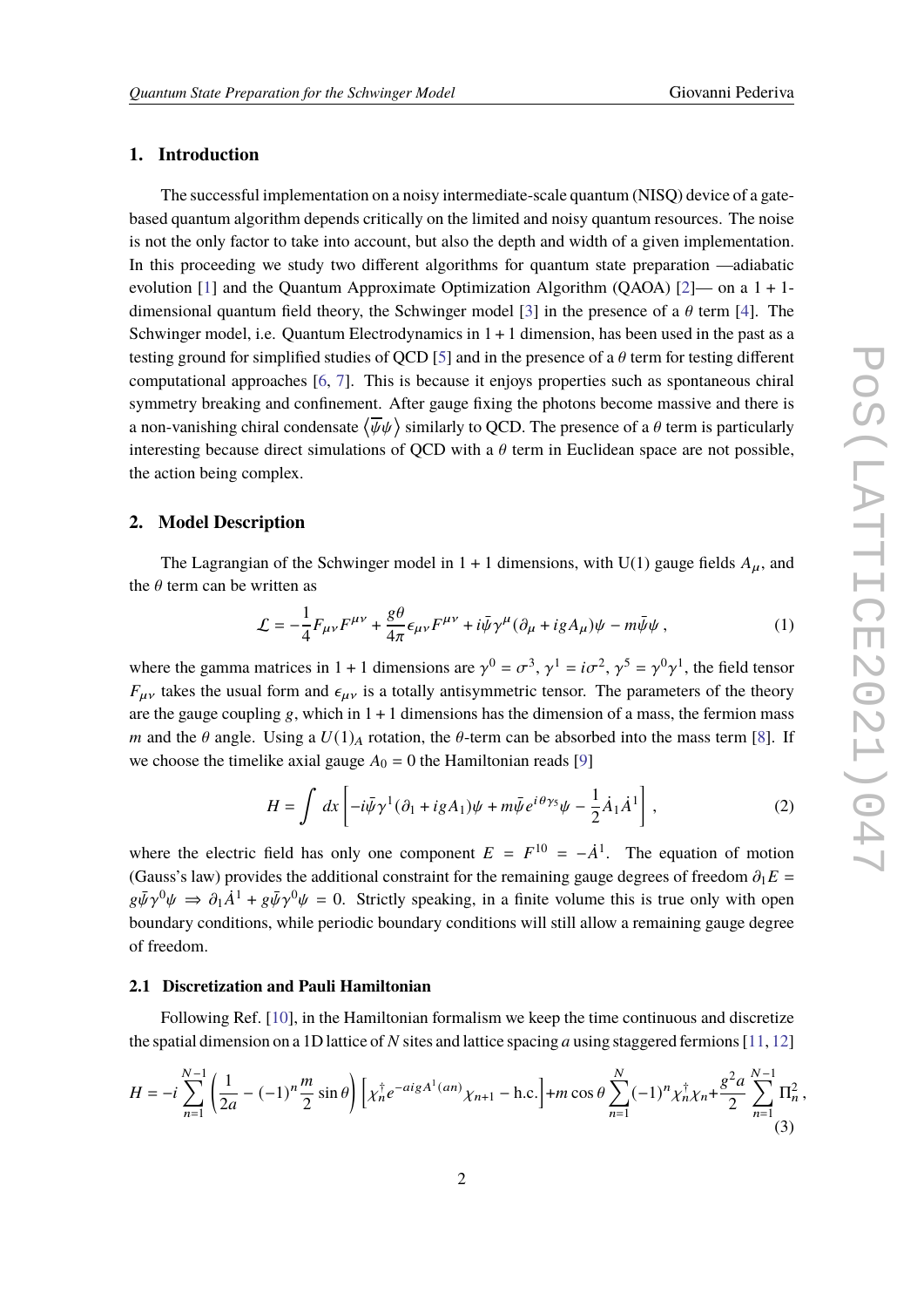where  $\Pi_n = -\frac{\dot{A}^T(an)}{g}$  is the rescaled conjugate momentum at the lattice point  $x = an$ . The fermions have been translated into a pair of one-component spinors such that:  $\frac{\chi_n}{\sqrt{a}} = \psi_u(an)$  for *n* even and  $\frac{\chi_n}{\sqrt{a}} = \psi_d(an)$  for odd *n*. In this formulation the Gauss's law becomes [\[13\]](#page-7-12):

$$
0 = -(\Pi_n - \Pi_{n-1}) + \chi_n^{\dagger} \chi_n - \frac{1 - (-1)^n}{2} \,. \tag{4}
$$

The  $\chi$  field can be transformed into a qubit formulation using the well-known Jordan-Wigner transformation [\[14\]](#page-7-13) that transforms the fermionic variables into spin variables

$$
\chi_n = \prod_{l < n} i Z_l \frac{X_i - iY_i}{2} \,,\tag{5}
$$

where the spin variables are the Pauli matrices located at each lattice point,  $X_i = \sigma_i^x$ ,  $Y_i = \sigma_i^y$  $\frac{y}{i}$ ,  $Z_i = \sigma_i^z$ <sup>2</sup>. Using open boundary conditions, i.e. fixing the conjugate momentum  $\Pi$  at the boundary, and solving Gauss's law one obtains

$$
\Pi_n = \Pi_0 + \frac{1}{2} \sum_{l=0}^n \left( Z_l + (-1)^l \right) , \qquad (6)
$$

and the value of  $\Pi_0$  specifies the boundary conditions. Removing  $\Pi_0$  is equivalent to shifting the  $\theta$  angle by  $2\pi\Pi_0$  [\[15\]](#page-8-0), thus we can safely set  $\Pi_0 = 0$ . The parallel transport in the spatial direction can be reabsorbed in a redefinition of the fermion fields as an additional phase  $\chi_n \rightarrow$  $\prod_{l \leq n} \left[ e^{-iagA^{l}(al)} \right] \chi_{n}.$ 

The final Hamiltonian, omitting constant terms, can be decomposed as  $H = H_{ZZ} + H_{+} + H_{Z}$ , where

$$
H_{ZZ} = \frac{J}{2} \sum_{n=2}^{N-1} \sum_{1 \le k < l \le n} Z_k Z_l
$$
\n
$$
H_{\pm} = \frac{1}{2} \sum_{n=1}^{N-1} \left( w - (-1)^n \frac{m}{2} \sin \theta \right) \left[ X_n X_{n+1} + Y_n Y_{n+1} \right]
$$
\n
$$
H_Z = m \cos \theta \sum_{n=1}^{N} (-1)^n Z_n - \frac{J}{2} \sum_{n=1}^{N-1} (n \mod 2) \sum_{l=1}^{n} Z_l,
$$
\n
$$
(7)
$$

where, using the same notation as Ref. [\[10\]](#page-7-9), we denote the relevant couplings for the adiabatic evolution as  $w = \frac{1}{2a}$  and  $J = \frac{g^2}{2a}$  $rac{g}{2a}$ .

## **3. Adiabatic State Preparation and the Quantum Approximate Optimization Algorithm**

To study the properties of the system on a NISQ machine [\[16\]](#page-8-1), one needs an efficient method to prepare the quantum state. The efficiency of a gate-based quantum algorithm depends on its depth (number of sequential gates) and width (number of qubits). Besides the optimization at compilation time, it is important to optimize the algorithm independently of the hardware used. In this work, we focus on the depth of two algorithms, trying to reduce the number of CNOT operations needed.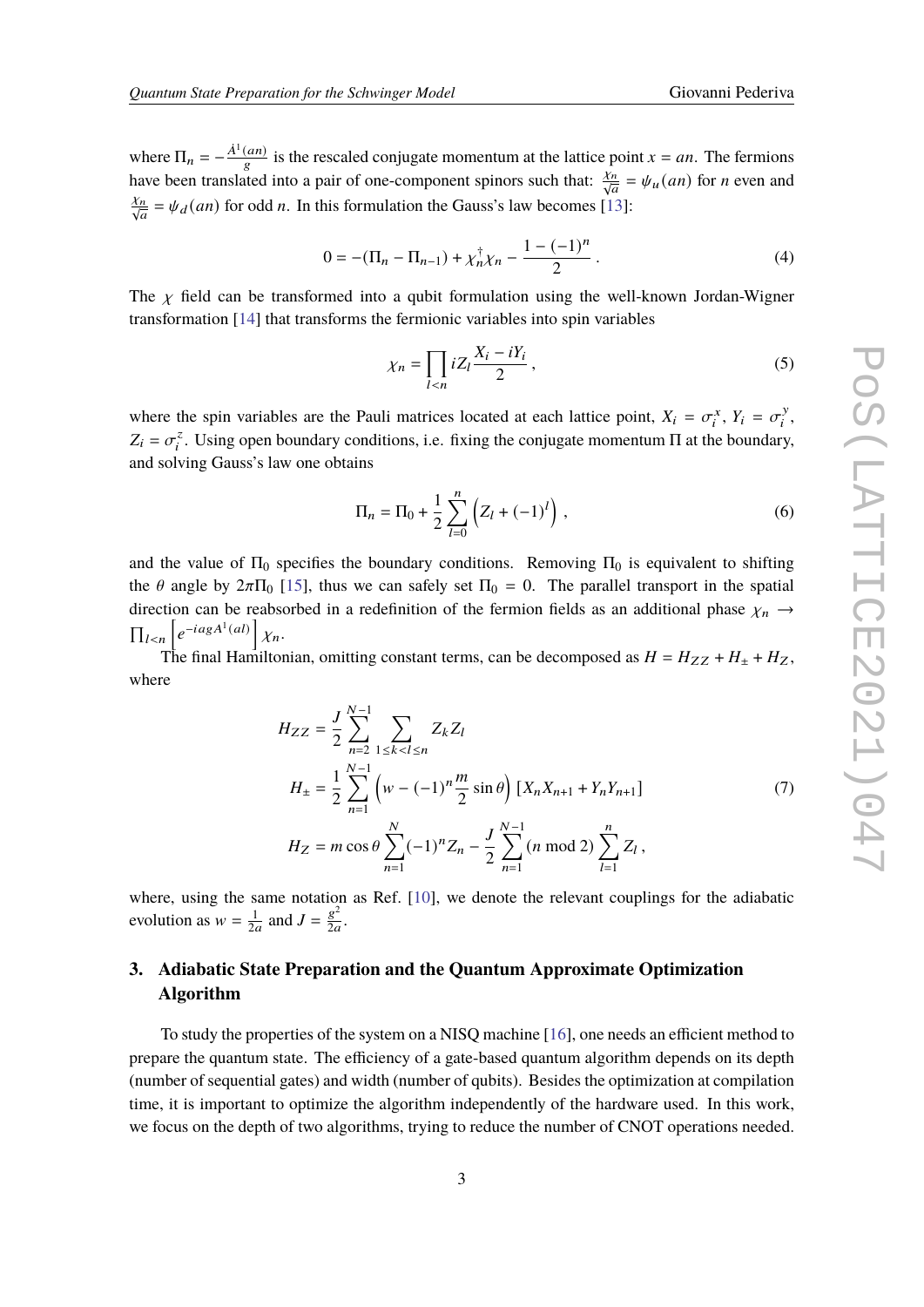#### **3.1 Adiabatic State Preparation**

Adiabatic State Preparation (ASP) [\[1\]](#page-7-0) is a well-established method for quantum state preparation. The basic idea is to first solve a system that is simpler than the target one, but for which state preparation is trivial. One then slowly (adiabatically) changes the Hamiltonian of the system to reach the target one. Following Ref. [\[10\]](#page-7-9), we consider as the initial Hamiltonian  $H_0 = H_{ZZ} + H_Z|_{m \to m_0, \theta \to 0}$ , which has a ground state that can be easily identified as the product state of alternating spins up and down. The ground state of the Schwinger model is then obtained with an adiabatic Hamiltonian  $H_A(t)$ , which interpolates between  $H_A(t = 0) = H_0$  and the Schwinger model, i.e.  $H_A(t = T) = H$ .

In the simplest case [\[10\]](#page-7-9) one defines a "time" evolution operator  $U(t) = e^{-iH_A(t)\delta t}$  where  $\delta t = \frac{T}{M}$  is the elementary step of the adiabatic evolution made of M steps, and the remaining parts of the Hamiltonian are switched on making the parameters  $w = \frac{1}{2a}$ ,  $\theta$  and m time dependent

<span id="page-3-1"></span>
$$
w \to \frac{t_n}{T} w \quad \theta \to \frac{t_n}{T} \theta \quad m \to \left(1 - \frac{t_n}{T}\right) m_0 + \frac{t_n}{T} m \,,\tag{8}
$$

where  $t_n = n \frac{T}{M} = n \delta T$ , with  $n = 0, ..., M$ . It is clear that the initial time  $t = 0$  corresponds to  $t_0$ and the final time  $T$  corresponds to  $t_M$ . We label this linear discretization of the adiabatic evolution  $L1$  or  $L2$  depending on the order of the Trotter product formula we use to evaluate the evolution  $U(t) = e^{-iH_A(t)\delta t}$ . We have found more efficient discretizations of the adiabatic evolution that we discuss in Section [4.](#page-3-0)

#### <span id="page-3-2"></span>**3.2 Quantum Approximate Optimization Algorithm**

The Quantum Approximate Optimization Algorithm (QAOA) [\[2\]](#page-7-1) is a quantum optimization algorithm that can also be used for state preparation. It has the advantage of having a rather shallow depth of  $M$  layers and  $2M$  total parameters. Just as ASP, it relies on the existence of a trivially solvable Hamiltonian  $H_0$  with eigenstate  $|\psi_0\rangle$ . The ansatz for the eigenstate of the target Hamiltonian is then

<span id="page-3-3"></span>
$$
|\psi_M(\vec{\gamma}, \vec{\beta})\rangle = e^{-i\beta_M H_0} e^{-i\gamma_M H} \dots e^{-i\beta_2 H_0} e^{-i\gamma_2 H} e^{-i\beta_1 H_0} e^{-i\gamma_1 H} |\psi_0\rangle
$$
\n(9)

where  $\vec{\beta}$ ,  $\vec{\gamma}$  are 2*M* real coefficients. The problem is reduced to finding the optimal values for  $\vec{\gamma}^*$ and  $\vec\beta^*$  such that  $|\psi_M(\vec\gamma^*,\vec\beta^*)\rangle$  is a good approximation of the desired state. The optimal parameters are found by solving the variational problem

$$
\langle \psi_M(\vec{\gamma}, \vec{\beta}) | H | \psi_M(\vec{\gamma}, \vec{\beta}) \rangle \ge E_0,\tag{10}
$$

with a minimizer of choice. In this work simulated annealing was used [\[17\]](#page-8-2), as it is effective for multi-dimensional minimization even in the presence of multiple local minima.

## <span id="page-3-0"></span>**4. Numerical Results**

We summarize here first the results obtained using ASP and QAOA with a lattice of  $N = 4$ points and then present preliminary results for a novel blocking procedure up to  $N = 10$ .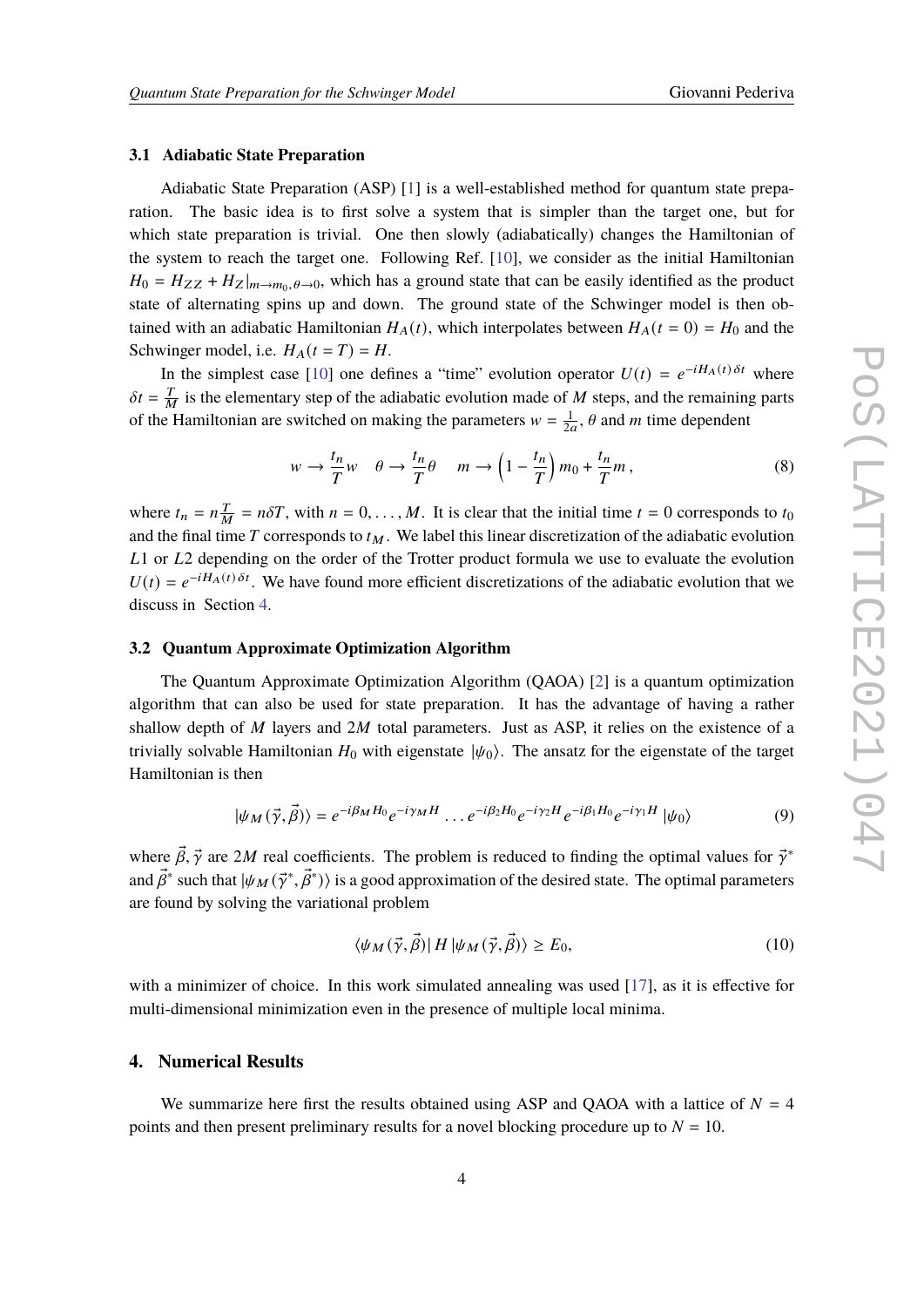

<span id="page-4-0"></span>

**Figure 1:** Simulation of ASP of a  $N = 4$  system with  $J = 0.5$ ,  $m_0 = 0.5$ ,  $m = 0$ ,  $w = 0.5$ ,  $\theta = 0.5$ . The different series represent different adiabatic time spacings: linear,  $L1$  and  $L2$ ,  $S1$  and  $S2$  (taking more dense points at the beginning and end of the ASP), and  $C1$  and  $C2$ , (taking more dense points at the end of the evolution), with different Trotterization scheme orders. The simulation is done using the Qiskit package from IBM. Left plot: energy of the system, the exact line represents the results obtained from exact diagonalization of the adiabatic Hamiltonian at every time point. Right plot: overlap between the evolved state and the exact ground state of the adiabatic Hamiltonian obtained from full diagonalization at every time *t*, that is  $|\langle \psi(t) | \psi_0(t) \rangle|^2$ .

## **4.1 Results with ASP**

We have simulated an  $N = 4$  Schwinger model with  $g^2 = 1$ ,  $m_0 = 0.5$ ,  $m = 0$ ,  $a = 1$  and  $\theta = 0.5$ , using different discretizations for the adiabatic evolution and different orders for Trotter's product formula for the time evolution. For the adiabatic evolution, besides the linear discretizations in Eq. [\(8\)](#page-3-1), we have considered the following discretizations

$$
t_n = 2\frac{T}{M} \sum_{k=0}^{n} \sin^2\left(\pi \frac{k}{M}\right),\tag{11}
$$

and

$$
t_n = 2\frac{T}{M} \sum_{k=0}^{n} \cos^2\left(\pi \frac{k}{2M}\right),\tag{12}
$$

which we call respectively  $S1$  (or  $S2$ ) and  $C1$  (or  $C2$ ) again whether for the adiabatic time evolution we use a first order or a second order Trotter product formula. In Fig. [1a](#page-4-0) we show the evolution with ASP of the energy of the ground state using ASP with several discretizations of the time evolution. As a comparison, we also plot the result for the exact ground state determined for each time value. We generally observe a very good agreement for the ground state using only 10 steps of ASP. We do observe that the S1 discretization is the worst at reproducing the ground state, while the best discretizations are  $C1$  and  $C2$ . These discretizations adapt the time interval to be smaller towards the end of the evolution indicating that it is more relevant to evolve more precisely the state in the last steps, where the Hamiltonian is closer to the target one, rather than at the beginning. These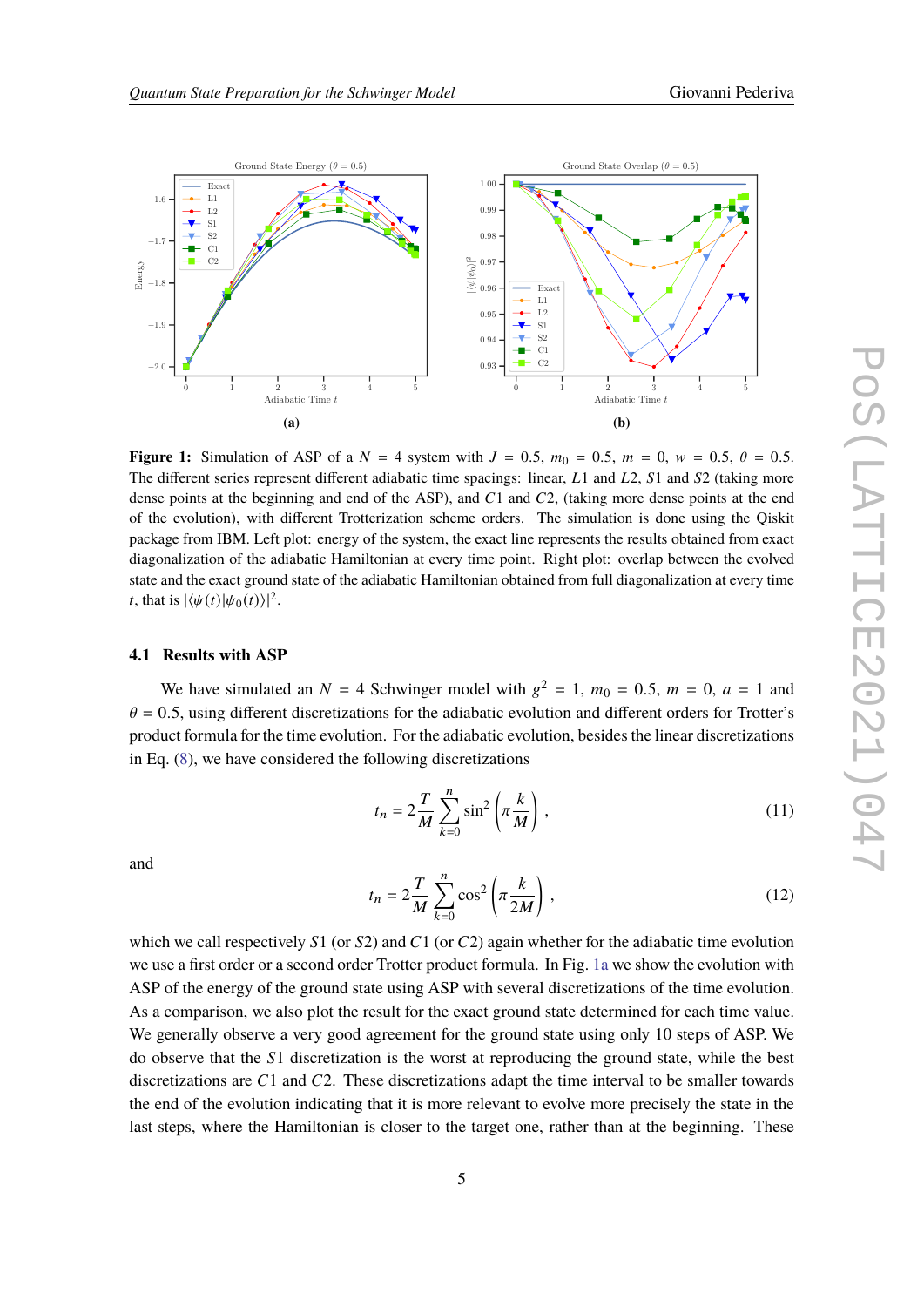<span id="page-5-0"></span>

| Method            | # of Steps     | # of CNOT/Qubit | $E_0$     | GS Overlap |
|-------------------|----------------|-----------------|-----------|------------|
| ASP <sub>L1</sub> | 10             | 45              | $-1.7140$ | 0.9827     |
| ASP <sub>S1</sub> | 10             | 45              | $-1.6751$ | 0.9599     |
| ASPC1             | 10             | 45              | $-1.7144$ | 0.9827     |
| ASP <sub>L2</sub> | 10             | 75              | $-1.7089$ | 0.9729     |
| ASP <sub>S2</sub> | 10             | 75              | $-1.7204$ | 0.9847     |
| ASP $C2$          | 10             | 75              | $-1.7260$ | 0.9880     |
| QAOA              | $\overline{2}$ | 18              | $-1.7353$ | 0.9975     |
| QAOA              | 3              | 27              | $-1.7357$ | 0.9977     |

**Table 1:** Comparison of final states from ASP and QAOA for the same system as in Fig. [1.](#page-4-0) For reference, the ground state energy from exact diagonalizaition is  $E_0 = -1.7386$ . Calculations are performed using the Qiskit software package from IBM [\[18\]](#page-8-3).

results are summarized in Table [1.](#page-5-0) In Fig. [1b](#page-4-0) we show the results for the overlap with the ground state as a function of the adiabatic time. The overlap confirms the result of the energy with the best discretization being C2. The results obtained with all the discretizations considered here are summarized in Table [1.](#page-5-0)

The drawback of the ASP is that the number of quantum gates required is presently too large for any practical purpose. Each first-order Trotter step contains 18 CNOT gates, while a second-order step contains 30. This means that for 10 steps, as in Fig. [1](#page-4-0) the total number of CNOTs per qubit is on average  $\approx$  45 and  $\approx$  75 for first and second order Trotterization respectively. These numbers (summarized in Table [1\)](#page-5-0) are too large for current quantum hardware.

## **4.2 QAOA Results**

The QAOA method relies on finding the optimal values for the parameters  $\vec{\beta}, \vec{\gamma}$  introduced in Sec. [3.2,](#page-3-2) and it has the advantage to allow setting the number of steps in the evolution to a relatively small number, provided one can find the optimal parameters for such an evolution. For instance, for the same Schwinger model for  $N = 4$  and same parameter values, we obtained comparable results for the energy of the ground state with only 2 steps, see Table [1.](#page-5-0)

The success of the QAOA algorithm depends on the solution of the optimization (minimization) problem that needs to be solved either classically or with a quantum algorithm. Solving it classically is feasible only for small systems, but solving it on quantum hardware can be expensive and limited by noise. One option to improve the scaling of the algorithm would be to use custom optimized 2-qubit gates [\[19\]](#page-8-4). However, since the Hamiltonian is nonlocal due to the interaction and boundary term, this cannot be done trivially.

Another option we propose here is to first solve a blocked system, then stack such blocks and use them as a starting point for further optimization. More precisely, we solve the  $N = 4$  with  $M = 3$ layers of the QAOA algorithm including in the layers a modified or "blocked" Hamiltonian,  $H^B$ . The "blocked" Hamiltonian has the same structure of Eqs. eq:hamiltonian but with only the 1-qubit terms and the 2-qubit ones that connect sites 0 and 1 (the first block) and the terms that connect qubits 2 and 3 (the second block). In this way the four sites are split into two non-interacting blocks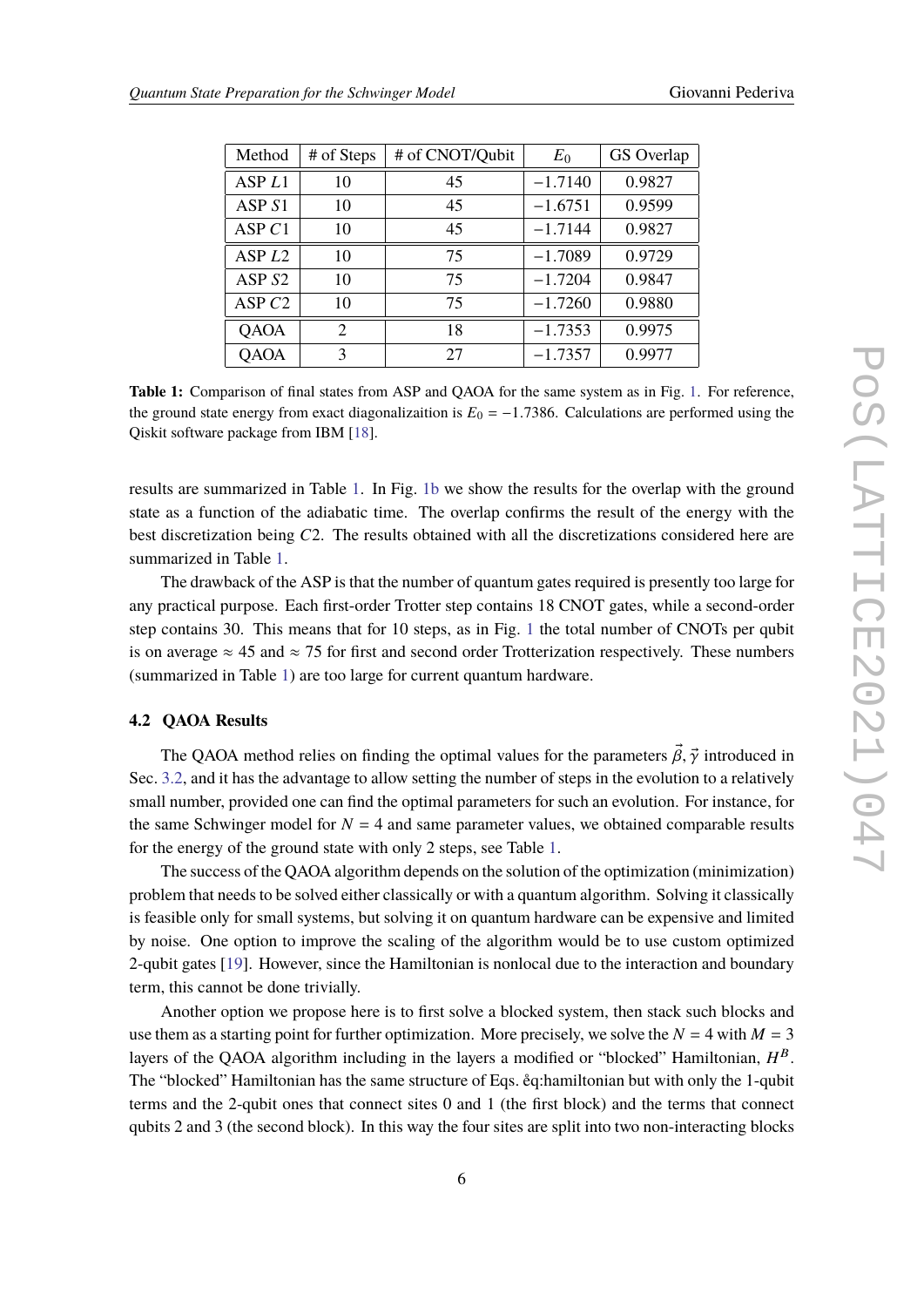<span id="page-6-0"></span>

| N  | # CNOT/qubit | $E_0$     | $E_0/E_{\text{Exact}}$ | GS Overlap |
|----|--------------|-----------|------------------------|------------|
| 4* | 19(10.5)     | $-1.7263$ | 0.9931                 | 0.9924     |
| 6  | 24(16.6)     | $-3.4072$ | 0.9926                 | 0.9872     |
|    | 28.5(21)     | $-5.6292$ | 0.9926                 | 0.9780     |
| 10 | 32.8(23.2)   | $-8.3265$ | 0.9930                 | 0.9676     |

**Table 2:** QAOA Blocked with  $M = 3$  steps, meaning with 2 steps performed with the "blocked" Hamiltonian and 1 step with the exact Hamiltonian, for the same parameters as in Table [1.](#page-5-0) The results for the  $N = 4$ are obtained after parameter optimization, the results for  $N = 6, 8, 10$  have been computed using the same optimal parameters for  $N = 4$ . The number of qubits in parentheses represents the amount of CNOT gates required if optimal custom gates are used.

and this modified Hamiltonian can thus be implemented in a single 2-qubit gate. The complete QAOA trial wave function then reads

$$
|\psi_3^B(\vec{\gamma}, \vec{\beta})\rangle = e^{-i\beta_3 H_0} e^{-i\gamma_3 H} e^{-i\beta_2 H_0} e^{-i\gamma_2 H^B} e^{-i\beta_1 H_0} e^{-i\gamma_1 H^B} |\psi_0\rangle. \tag{13}
$$

The  $M = 3$  layers allow correction for any possible "error" from the blocked Hamiltonian adding a layer with the exact Hamiltonian  $H$ . The key difference between this ansatz and the  $M = 3$ equivalent from Eq. [9](#page-3-3) is that the operator  $e^{-i\gamma_n H^B}$  can be implemented more effectively as a single gate, greatly reducing the length of the algorithm.

To scale the system to a larger lattice, one can use the same values for  $\vec{\beta}$ ,  $\vec{\gamma}$  as found for a smaller system as a starting guess for the minimizer: this greatly simplifies the variational problem. In Table [2](#page-6-0) we can see that the optimal parameters for the blocked  $N = 4$  system give very good results for the ground state of systems up to  $N = 10$ , without the need to solve any variational problem at that size.

#### **5. Summary and Outlook**

We found that it is possible to efficiently prepare the ground state of the Schwinger model with  $\theta$ -term using both Adiabatic State Preparation and Quantum Approximate Optimization Algorithm. With the first method, one is limited by the number of two-qubit gates in the quantum algorithm, which quickly becomes prohibitively large for current quantum hardware. Better adiabatic time discretizations can help improve convergence in fewer steps. QAOA on the other hand requires considerably fewer gates to achieve comparable results.

To circumvent the increasing complexity of the optimization problem for QAOA we proposed a blocking procedure that produces good candidates for the ground state of a system given the optimized parameters of a smaller sized one.

We plan to test these algorithms on real quantum hardware and to apply these findings as a starting point for further studies such as implementing the Rodeo algorithm [\[20\]](#page-8-5) to obtain the spectrum of the theory.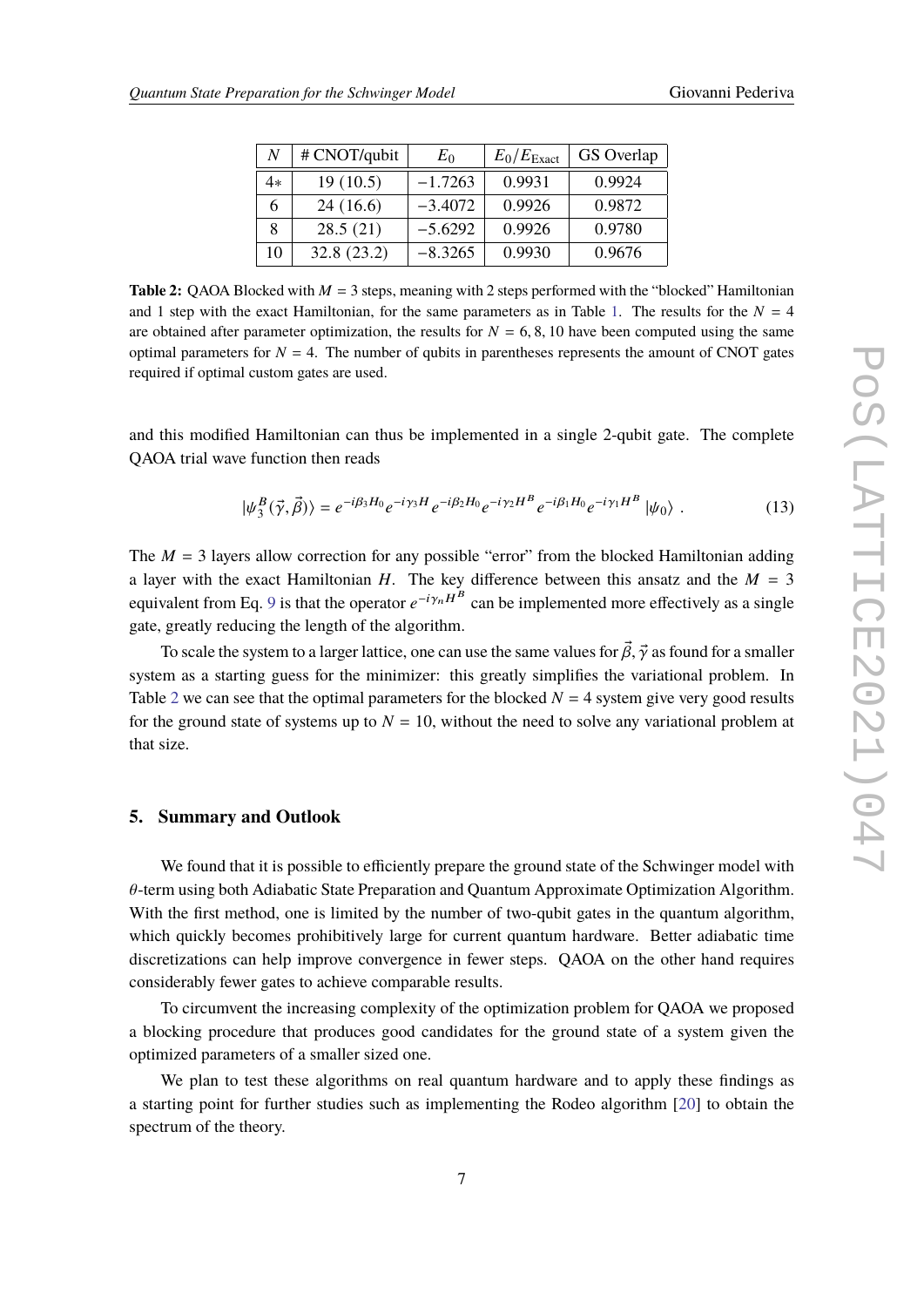## **Acknowledgements**

This work is supported by the U.S. Department of Energy, Office of Science, office of Nuclear Physics under grant No. DE-SC0021152.

## **References**

- <span id="page-7-0"></span>[1] Edward Farhi, Jeffrey Goldstone, Sam Gutmann, and Michael Sipser. Quantum computation by adiabatic evolution. *arXiv preprint quant-ph/0001106*, 2000.
- <span id="page-7-1"></span>[2] Edward Farhi, Jeffrey Goldstone, Sam Gutmann, and Leo Zhou. The quantum approximate optimization algorithm and the sherrington-kirkpatrick model at infinite size. *arXiv preprint arXiv:1910.08187*, 2019.
- <span id="page-7-2"></span>[3] Julian Schwinger. Gauge invariance and mass. *Physical Review*, 125(1):397, 1962.
- <span id="page-7-3"></span>[4] Sidney Coleman, R Jackiw, and Leonard Susskind. Charge shielding and quark confinement in the massive schwinger model. *Annals of Physics*, 93(1-2):267–275, 1975.
- <span id="page-7-4"></span>[5] N. Christian, K. Jansen, K. Nagai, and B. Pollakowski. Scaling test of fermion actions in the Schwinger model. *Nucl. Phys. B*, 739:60–84, 2006.
- <span id="page-7-5"></span>[6] T. V. Zache, N. Mueller, J. T. Schneider, F. Jendrzejewski, J. Berges, and P. Hauke. Dynamical Topological Transitions in the Massive Schwinger Model with a  $\theta$  Term. *Phys. Rev. Lett.*, 122(5):050403, 2019.
- <span id="page-7-6"></span>[7] Lena Funcke, Karl Jansen, and Stefan Kühn. Topological vacuum structure of the Schwinger model with matrix product states. *Phys. Rev. D*, 101(5):054507, 2020.
- <span id="page-7-7"></span>[8] Kazuo Fujikawa. Path Integral Measure for Gauge Invariant Fermion Theories. *Phys. Rev. Lett.*, 42:1195–1198, 1979.
- <span id="page-7-8"></span>[9] C. J. Hamer, Wei-hong Zheng, and J. Oitmaa. Series expansions for the massive Schwinger model in Hamiltonian lattice theory. *Phys. Rev. D*, 56:55–67, 1997.
- <span id="page-7-9"></span>[10] Bipasha Chakraborty, Masazumi Honda, Taku Izubuchi, Yuta Kikuchi, and Akio Tomiya. Digital quantum simulation of the schwinger model with topological term via adiabatic state preparation. *arXiv preprint arXiv:2001.00485*, 2020.
- <span id="page-7-10"></span>[11] John Kogut and Leonard Susskind. Hamiltonian formulation of wilson's lattice gauge theories. *Physical Review D*, 11(2):395, 1975.
- <span id="page-7-11"></span>[12] Leonard Susskind. Lattice fermions. *Physical Review D*, 16(10):3031, 1977.
- <span id="page-7-12"></span>[13] Christine Muschik, Markus Heyl, Esteban Martinez, Thomas Monz, Philipp Schindler, Berit Vogell, Marcello Dalmonte, Philipp Hauke, Rainer Blatt, and Peter Zoller. U(1) Wilson lattice gauge theories in digital quantum simulators. *New Journal of Physics*, 19(10):103020, 2017.
- <span id="page-7-13"></span>[14] E Wigner and Pascual Jordan. Über das paulische äquivalenzverbot. *Z. Phys*, 47:631, 1928.